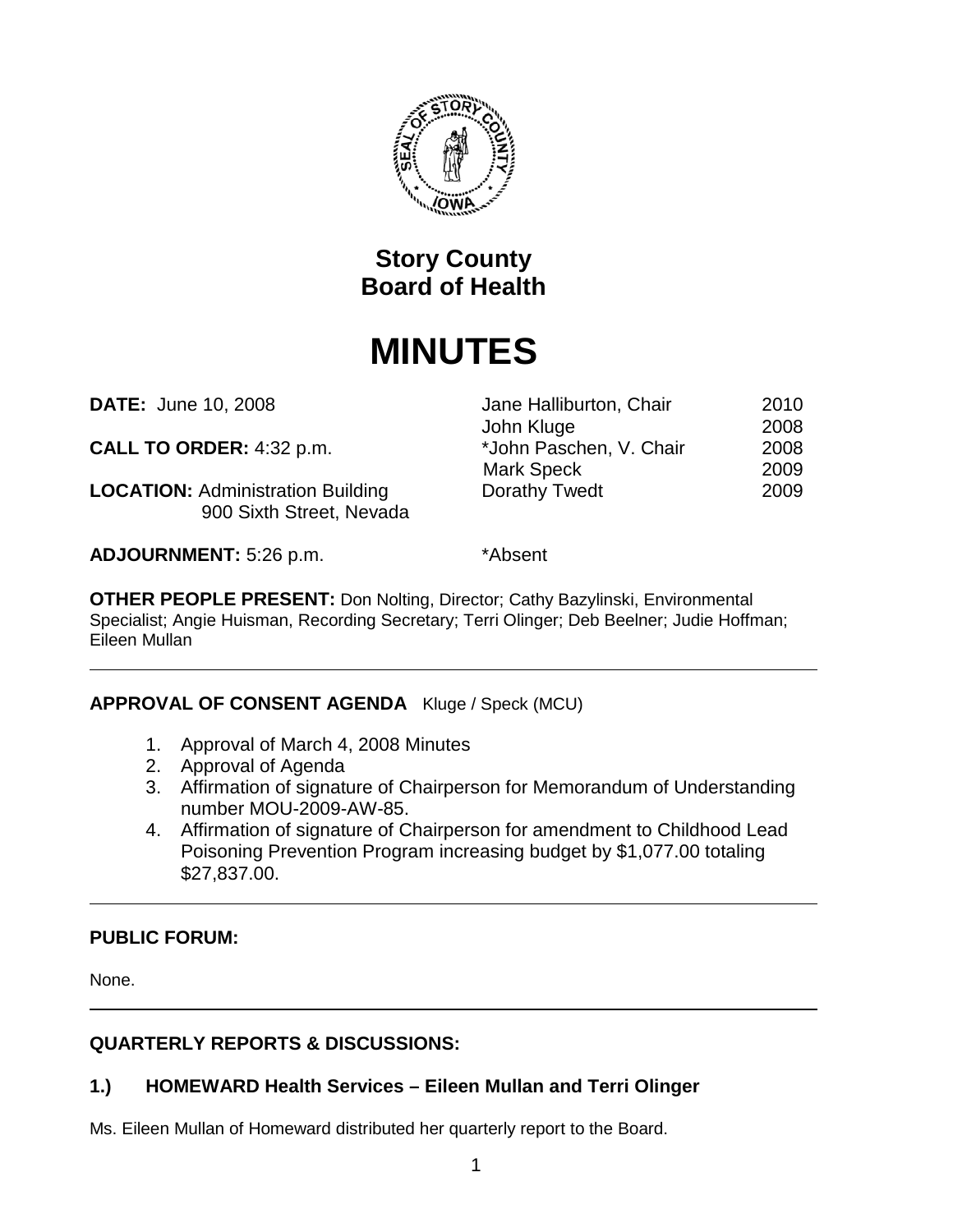Ms. Mullan summarized the financial findings of her report and the changed allocations of the funding.

Ms. Jane Halliburton discussed the April publication by the Bureau of Disease Prevention, asking Ms. Mullan if she had any comments about the document. Ms. Mullan stated that she had reviewed the publication; however has no comment at this time. Ms. Halliburton described the annual report, specifically the section regarding immunizations and routed it among the Board members.

Ms. Halliburton asked Ms. Mullan if she had received any direct communication about a new employee. Ms. Mullan responded that Mr. Bryan Dieter is the new CEO approved at a special meeting the previous evening at Mary Greeley. The Board discussed the announcement published in the newspaper and suggested inviting Mr. Dieter to a Board of Health meeting, noting the possibility of calling a special meeting for such.

Ms. Halliburton described the new emphasis on the Health Department for emergency responding.

Mr. John Kluge requested that the Board also invite the head of the Story County Medical Center.

#### **MOTION: Move to invite the CEOs of Mary Greeley Medical Center and Story County Medical Center to meet with the Board of Health in the near future. Kluge / Twedt (MCU)**

Ms. Halliburton discussed the letter preparation to invite them and discuss scheduling in the future.

Ms. Terri Olinger, public health nurse with Homeward, distributed her report and An Ethical Framework for Use in a Pandemic handout to the Board.

Ms. Olinger described the recent clinics and immunizations provided as well as the updated donation prices as of July 1<sup>st</sup>.

Ms. Olinger discussed the increase in senior foot clinics.

Ms. Olinger described the events scheduled for June  $14<sup>th</sup>$  at Inis Grove Park in Ames, displays include lead prevention, lifeline, hospice, home care services, new health buddy, home disaster preparedness booklets, and blood pressure screenings.

Ms. Olinger continued to detail her report and listed some specific cases reported.

Ms. Olinger described the progress being made on the pandemic planning, including upcoming exercises scheduled.

Ms. Halliburton discussed the recent flooding and the often overlooked concern with Tetanus, suggesting that Ms. Olinger work with Ms. Lori Morrissey of Emergency Management to release information about Tetanus. Ms. Halliburton cited other sources of information and asked Ms. Olinger to provide an update on the matter at the next Board meeting.

Ms. Olinger summarized her coordination with emergency rooms and the potential for extra clinics. Ms. Halliburton commented on the extensive flooding in several towns around the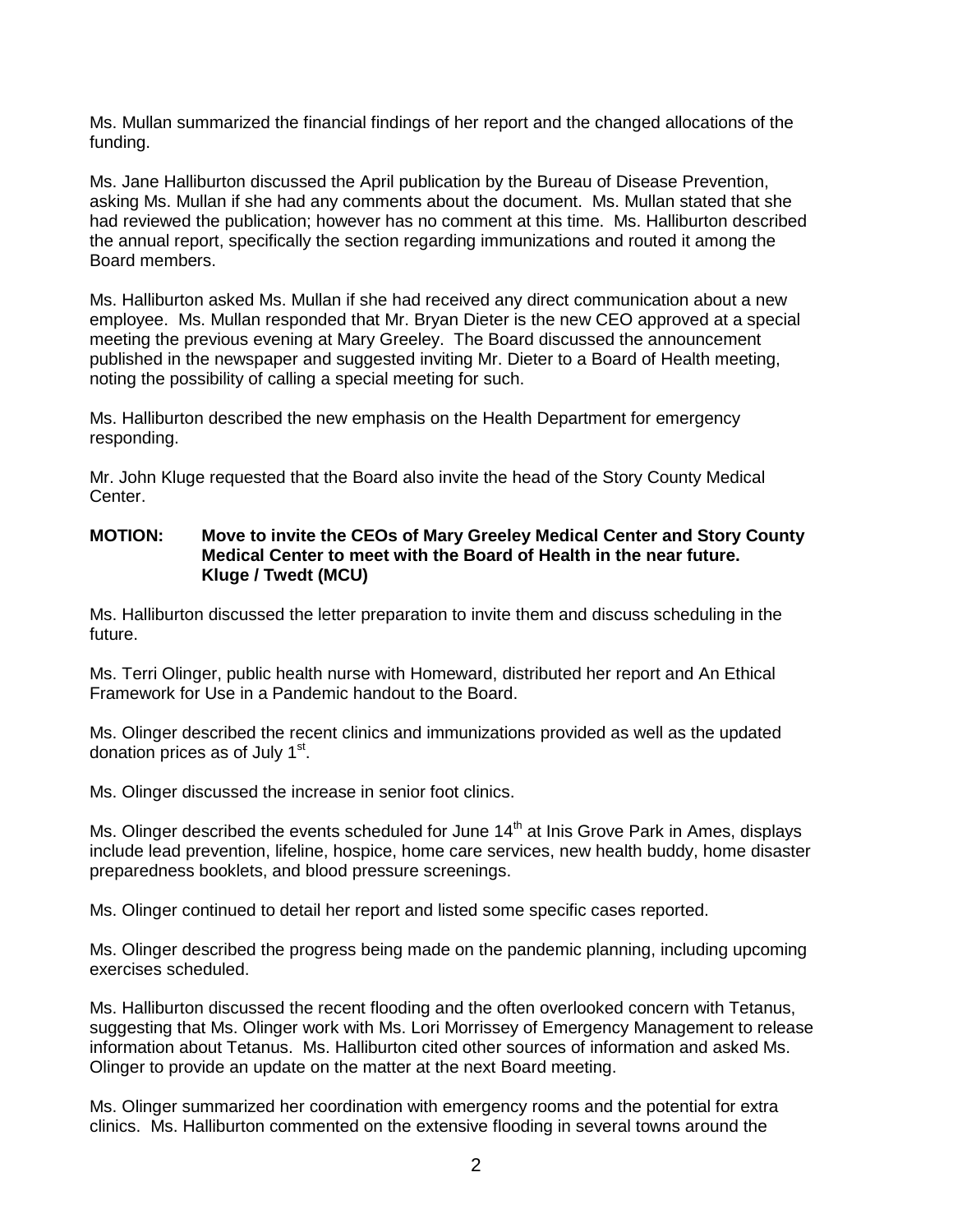County, offering the Board's assistance if needed.

Mr. Speck asked for clarification to the price of three vaccinations. Ms. Olinger clarified that the price is per vaccine.

## **2). Story County Health Department Regular Report – Don Nolting**

Mr. Don Nolting distributed the quarterly report.

Mr. Nolting noted that he has added to the report and left in last year's data as a reference to compare to this year.

Mr. Nolting described the limitations the weather imposed on some of the Department's work as well as contractors.

Mr. Nolting discussed the amount of incomplete systems discovered through their inspection efforts, noting that they are mostly found on older farmsteads. Mr. Nolting added that ten (10) incomplete systems have been identified already and that last year's total was only fifteen (15).

Mr. Nolting pointed out that the amount of geothermal wells being drilled has increased again this year, and attributes the increase to the benefits to consumers.

Mr. Nolting informed the Board that the rehabilitation program funds have been exhausted and that he expects that they will increase again after the fiscal year begins July  $1<sup>st</sup>$  with the receipt of additional funds.

Mr. Nolting compared the amount of site evaluations this year (51) to that of last year (160).

Mr. Nolting described the classes offered for discharging systems and the NPDES program, adding that the Department has accounted for 117 systems requiring permits and sampling. Mr. Nolting further described the classes and attendance. Mr. Nolting compared the amount in Story County (117) to that of Boone County (over 1,000).

Mr. Nolting described the upcoming NEHA  $77<sup>th</sup>$  annual conference in Tucson that Ms. Cathy Bazylinski will attend in June.

Mr. Speck asked for the status of the Onion Creek Farm violation. Mr. Nolting responded that no progress has been made due to the wet conditions. Mr. Speck asked if Mr. Joe Lynch has been contacted by the Department. Mr. Nolting affirmed, adding that he intends to give him an appropriate timeframe that meets the weather conditions, noting the steep slope on the property.

Mr. Kluge asked if cisterns were also looked for when inspecting for abandoned wells on properties. Mr. Nolting commented that cisterns are a liability for homeowners, adding that the grant funds have been paying for cistern filling as well as wells, but that it may or may not continue to do so in the future. Mr. Nolting added that abandoned cisterns have been treated the same as abandoned wells, but are not considered a violation.

Ms. Dorathy Twedt asked for clarification about the liability of a cistern. Mr. Nolting described the safety concerns of cisterns, noting that they can be maintained and used as an alternate source of non-drinking water. Ms. Twedt described a cistern on her property, adding that she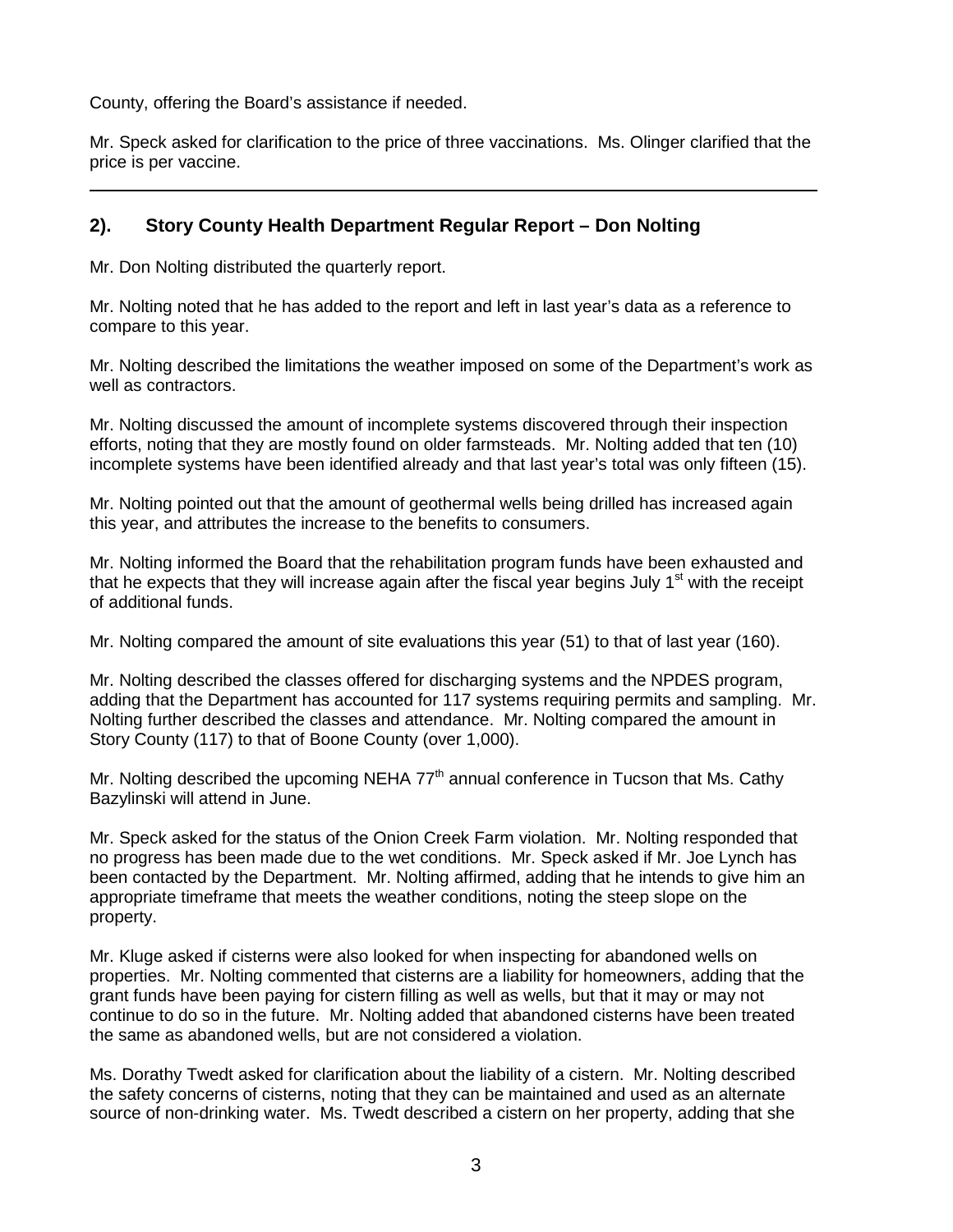keeps it as an alternate source of water incase of fire or other emergency. Mr. Nolting acknowledged this use, but noted that some instances of cross-contamination with the drinking water have occurred.

## **3). Story County Tobacco Task Force – Judie Hoffman**

Ms. Judie Hoffman of the Story County Tobacco Task Force presented her quarterly report.

Ms. Halliburton distributed an article by ISAC regarding a smoking progress report, offering to provide a copy to Ms. Hoffman.

Ms. Hoffman summarized her work through the grant for the Story County Tobacco Taskforce over the past five (5) years. Ms. Hoffman noted that her grant concludes on July 1<sup>st</sup> and that it is the same date that the Smoke Free Air Act is scheduled to go into effect, adding that this will be her last regular visit to the Board of Health.

Ms. Hoffman briefly recapped the amount of hotels and restaurants that have become either partially or completely smoke free.

Ms. Hoffman described her work with sororities and fraternities in an effort to have them be smoke free.

Ms. Hoffman summarized the progress made to have medical centers be smoke free.

Ms. Hoffman informed the Board of a kick-off event for smoke free air in Iowa to be held on Tuesday, June  $24<sup>th</sup>$ , one week prior to the law going into effect. Ms. Hoffman added that awards will be given out and that the Attorney General will be speaking. Ms. Hoffman distributed invitations for the event.

Mr. Kluge asked for clarification to the enforcement of the Act. Ms. Hoffman clarified that IDPH will be in charge, but anticipate that local entities will actually be in charge. Ms. Halliburton added that the IDPH has designated local areas of enforcement and provided draft rules online. Further discussion continued about the local enforcement of the Act.

Ms. Halliburton commented that a FEMA representative from Oregon intends to model a similar law after the one adopted here in Iowa. Ms. Halliburton continued to describe the adopted Act and the exemptions thereof, noting the challenges of the transition that typically occur. Further discussions about the details of the law were discussed, including signage.

Ms. Jane Larkin of Youth and Shelter Services and the Tobacco Taskforce described a statewide handout distributed and offered to answer questions, adding that an excellent Q&A section is available on the IDPH website.

Ms. Larkin described the quarterly report, adding that much more information is provided in the report than necessary.

Ms. Larkin discussed the smoking bill and the effects on local parks.

Ms. Larkin summarized her recent meeting with the Story County Fair Board, noting that it was decided that the Story County Fair will be tobacco free and that they are the first fair to adopt such a policy.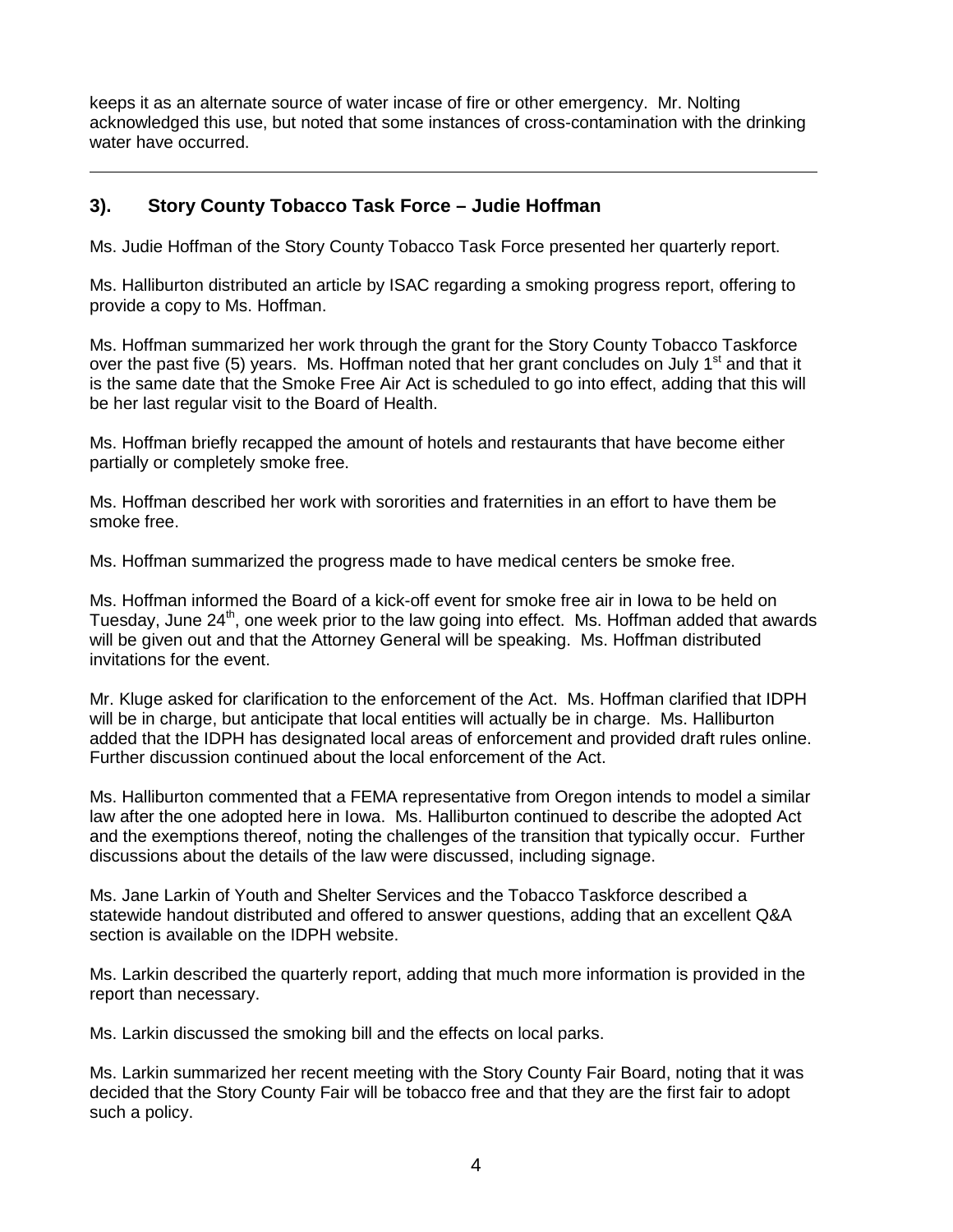Ms. Larkin described the addition of a Just Eliminate Lies (JEL) group in Story County. Ms. Larkin described the projects that the group has worked on, noting that the table tent cards distributed to the Board were designed by the group as well as the coordination of their printing. Ms. Larkin described the business cards distributed to two schools by the group for an event on April  $2^{nd}$ .

Ms. Larkin commented that she is applying for another year for the grant and asked the Board if they would be willing to provide a letter of support for that. Ms. Larkin added that the purpose of the grant would be to provide technical assistance for the newly passed law, helping the youth, working with schools, and providing more awareness about tobacco use and not just smoking. Ms. Larkin provided a sample letter to the Board.

#### **MOTION: Move to send a letter of support, as described, from the Board of Health to the Iowa Department of Public Health. Speck / Kluge (MCU)**

Mr. Kluge asked for more information regarding the effect of the new law on local parks. Ms. Larkin responded that the parks have gone beyond requirements by the State and have gone tobacco free, not only smoke free.

## **ADDITIONAL ITEMS:**

1. Pandemic Planning Update – Eileen Mullan

Ms. Mullan provided an outline of strategies.

Ms. Mullan commented on the use of guidelines and phases to help determine actions and goals.

Ms. Mullan described the population of Story County including Iowa State University (ISU), and the estimate that 30% becoming ill and having a 3% mortality rate.

Ms. Mullan continued with her slide presentation by showing the incident command system, noting that it has been utilized previously for the Norovirus.

Ms. Mullan described collaboration methods and what has been learned from other efforts.

Ms. Mullan discussed the amount of money provided this fiscal year (approximately \$36,000) to purchase equipment and salaries, noting the 20% decrease for the next fiscal year giving them a total of approximately \$28,000.

Ms. Mullan commented on the enormity of the task and the uncertainty of funds available.

Ms. Mullan described the pandemic steering committee and its members and the subcommittees that were formed under it.

Ms. Mullan discussed the outcome of a Point of Distribution (POD), including the vaccine distribution, a back-up plan, other information about PODs and the different areas involved.

Ms. Mullan described the high amount of volunteers required to operate a POD, noting that each four (4) hour shift would require approximately 191 volunteers comprised of both medical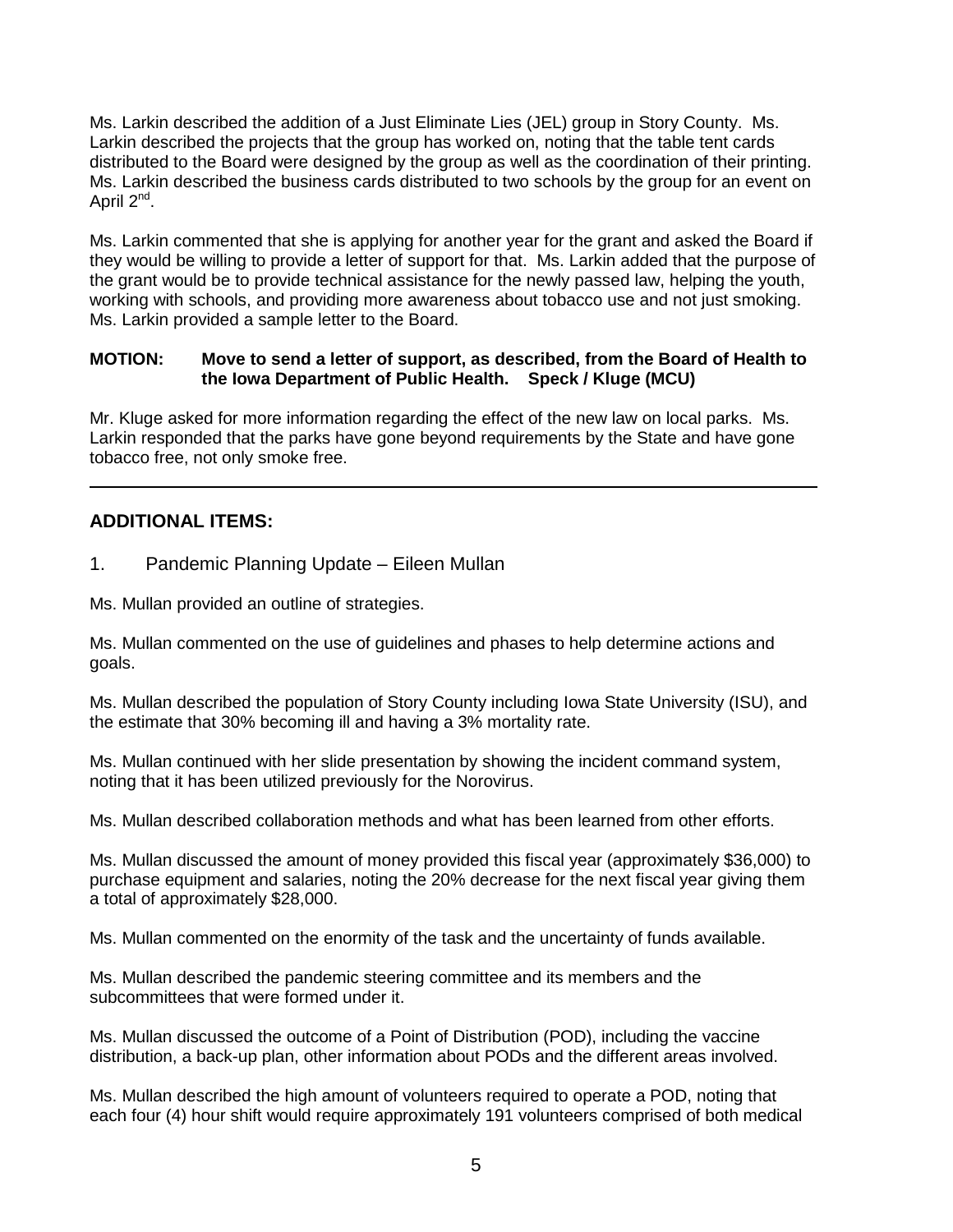and non-medical professionals.

Ms. Mullan described the plan to obtain supplies, including where they will come from and how organizations will obtain reimbursement for them.

Ms. Mullan further detailed the volunteer requirements, noting that they are a vital component to success. Ms. Mullan added that RSVP and CDR will be utilized as well as Mary Greeley Medical Center, noting that a database will be developed in the near future.

Ms. Mullan outlined the support systems for quarantine and isolation as well as a morgue, noting that areas for each have been identified.

Ms. Mullan described the phases in which Safeguard Iowa Partnership (SIP) will operate, adding that a report will be available in the future.

Ms. Mullan summarized the activities completed utilizing the grant money.

Ms. Mullan informed the Board that she intends to provide a brief presentation at each meeting in the future, adding that emphasis will be placed on the pandemic planning.

Dr. Kluge acknowledged the information provided regarding morgue capacity, questioning if data has been gathered about burial capacity. Ms. Mullan responded that the planning progressed that far yet.

Dr. Kluge commented that funeral homes have recently exceeded their capacity and has had to outsource the services. Ms. Mullan commented that they committee has not looked at that in detail yet.

Ms. Mullan added that Ms. Olinger is working with multiple entities to coordinate a mass casualty plan that is not yet complete, but will address issues such as burial. Dr. Kluge added that some cemeteries have strict rules regulating how many graves may be dug in one day, as well as limited resources to dig the graves.

2. Election of Officers for Calendar Year 2008

Ms. Halliburton commented that she does not necessarily need to be Chair again and offered to pass the duty to another member.

MOTION: Move re-election of Ms. Jane Halliburton as Chair and Dr. John Paschen as Vice Chair of the Board of Health for calendar year 2008. Kluge / Twedt (MCU)

### **STAFF AND BOARD COMMENTS:**

The Board discussed the next meeting date of September  $9<sup>th</sup>$ , noting the unavailability of the Public Meeting Room at the Administration building due to the school election. The Board discussed the options of either changing the location or the date of the meeting.

Ms. Twedt added that she is not able to attend the meeting if it is to be held on the same date due to her participation as an election worker for the school election.

Ms. Angie Huisman described location and date options as well as the amount of attendees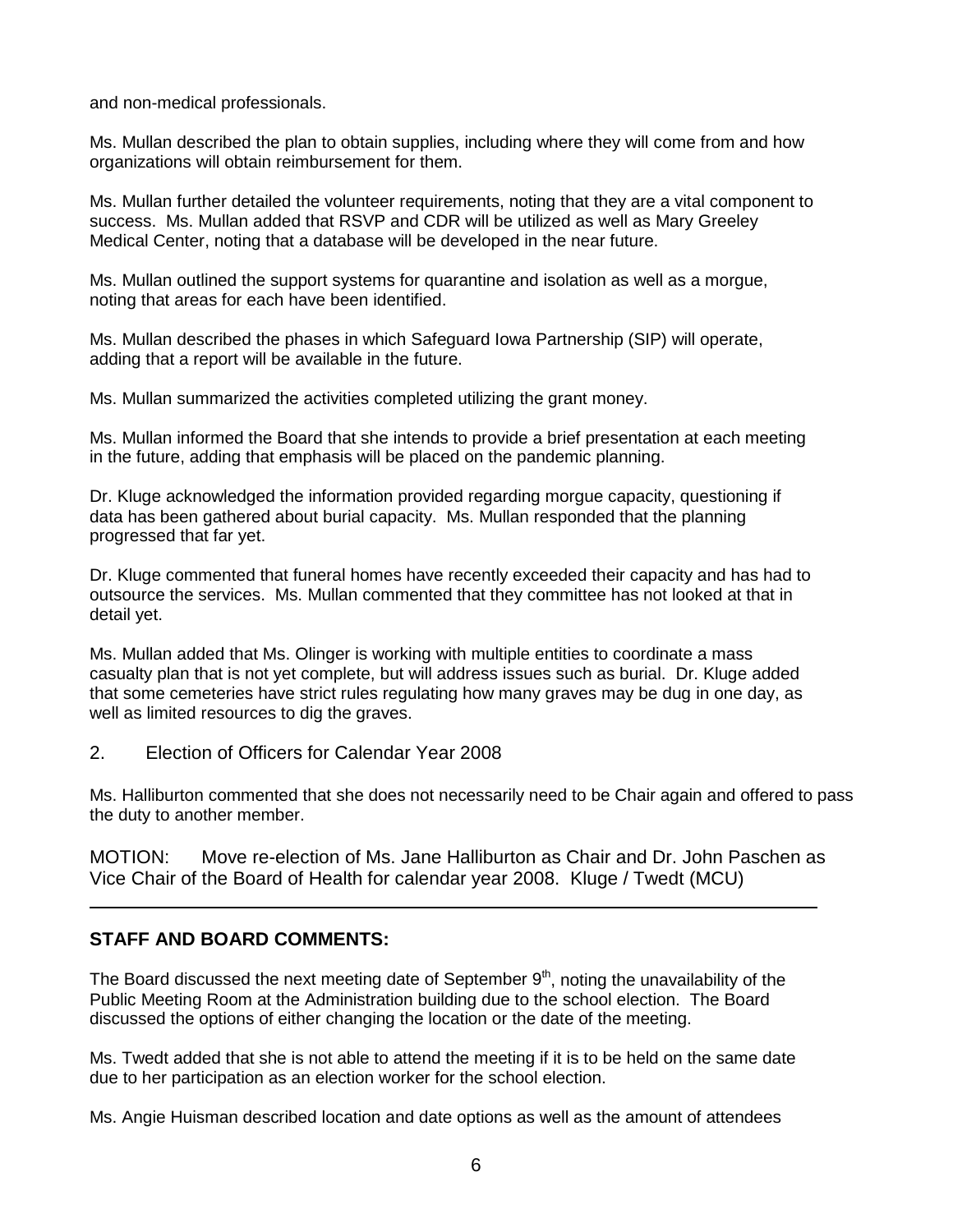**ADJOURNMENT:** 5:26 p.m. Twedt / Kluge (MCU)